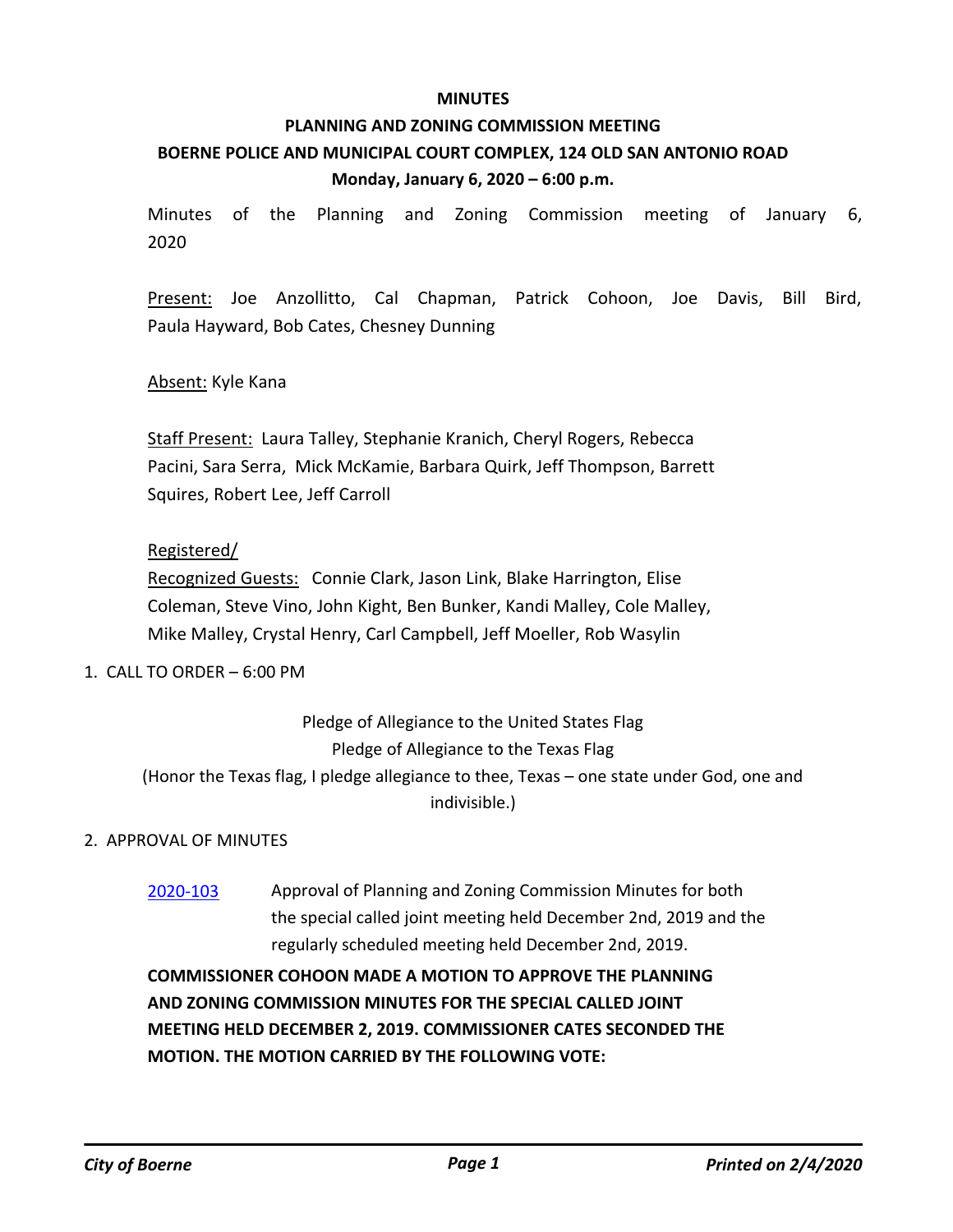Yeah: 7 - Commissioner Cohoon, Commissioner Hayward, Vice Chair Chapman, Commissioner Dunning, Commissioner Cates, Commissioner Anzollitto, and Commissioner Bird

Absent: 1 - Commissioner Kana

# **COMMISSIONER CHAPMAN MADE A MOTION TO APPROVE THE PLANNING AND ZONING MEETING OF DECEMBER 2, 2019. COMMISSIONER BIRD SECONDED THE MOTION. THE MOTION CARRIED BY THE FOLLOWING VOTE:**

Yeah: 7 - Commissioner Cohoon, Commissioner Hayward, Vice Chair Chapman, Commissioner Dunning, Commissioner Cates, Commissioner Anzollitto, and Commissioner Bird

- Absent: 1 Commissioner Kana
- Abstain: 1 Chairman Davis
- 3. CONFLICTS OF INTEREST

There were none.

4. PUBLIC COMMENTS: This is the opportunity for visitors and guests to address the Planning and Zoning Commission on any issue. The Planning and Zoning Commission may not discuss any presented issue, nor may any action be taken on any issue at this time. (Attorney General opinion – JC-0169)

Mr. Mike Malley, 165 Lake Front Drive, spoke in opposition to the Shoreline Park development.

## ITEMS FOR ACTION

**5.** [2020-110](http://boerne.legistar.com/gateway.aspx?m=l&id=/matter.aspx?key=5030) Consider a request for a variance to the Subdivision Ordinance, Article 2, Procedures, Section 2.02.008 Expiration of plat approval for John's Crossing Subdivision located at the southeast corner of Johns Road and IH-10 (KAD No. 14392). Take necessary action.

Ms. Rebecca Pacini explained the developer's request for a variance to extend the 1 year time limit on the plat for John's Crossing Subdivision. Staff has determined that 1 year is too short of a timeframe to complete a final plat and an additional year would allow time for the completion of requirements. Staff is supportive of the variance request.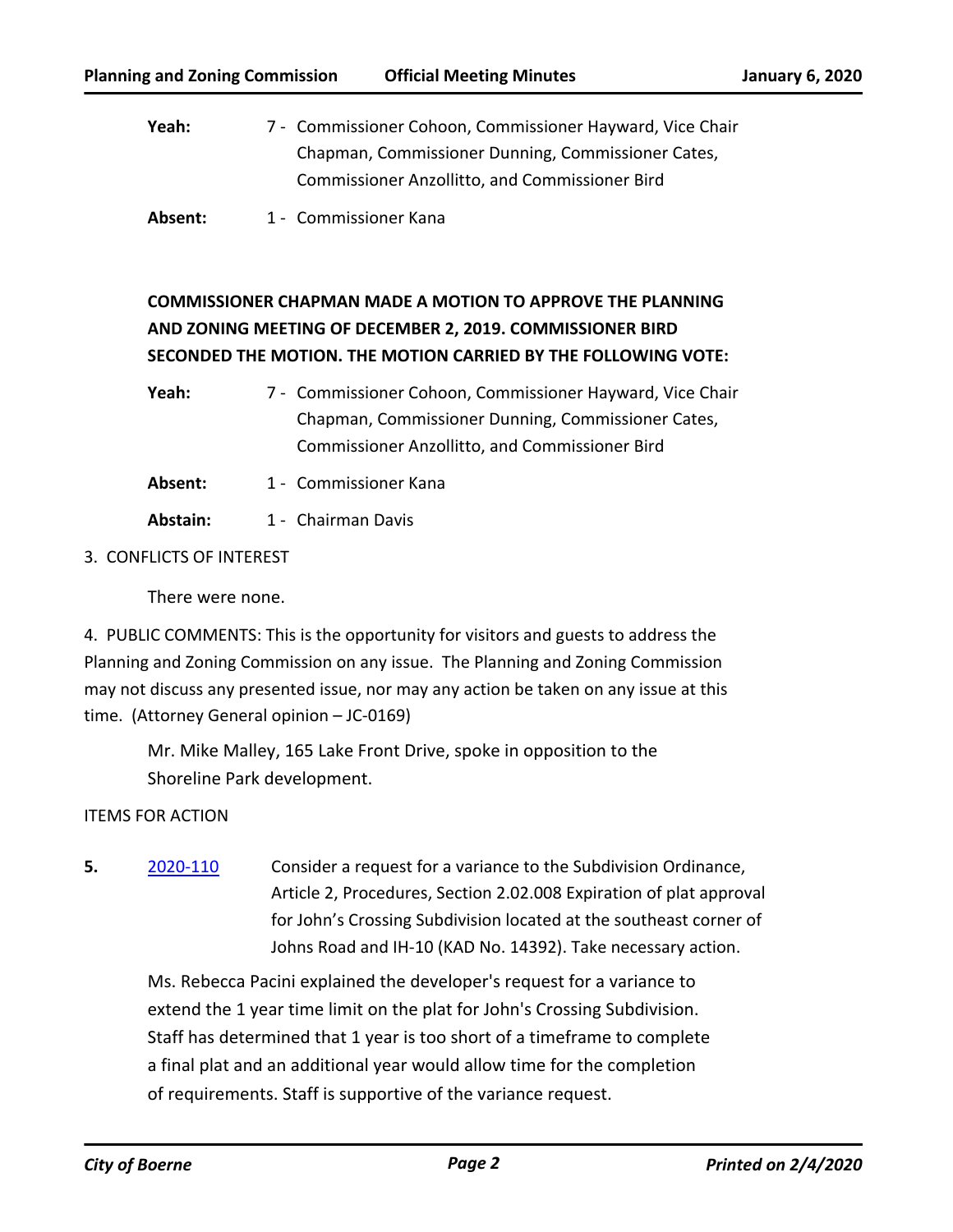**COMMISSIONER CATES MADE A MOTION TO APPROVE A VARIANCE TO THE SUBDIVISION ORDINANCE, ARTICLE 2, PROCEDURES, SECTION 2.02.008 EXPIRATION OF PLAT APPROVAL FOR JOHN'S CROSSING SUBDIVISION LOCATED AT THE SOUTHEAST CORNER OF JOHNS ROAD AND IH-10 (KAD NO. 14392). COMMISSIONER COHOON SECONDED THE MOTION. THE MOTION CARRIED BY THE FOLLOWING VOTE:**

| Yeah: | 7 - Commissioner Cohoon, Commissioner Hayward, Vice Chair |
|-------|-----------------------------------------------------------|
|       | Chapman, Commissioner Dunning, Commissioner Cates,        |
|       | <b>Commissioner Anzollitto, and Commissioner Bird</b>     |

- Absent: 1 Commissioner Kana
- **6.** [2020-111](http://boerne.legistar.com/gateway.aspx?m=l&id=/matter.aspx?key=5031) Consider a request for a variance to the Subdivision Ordinance, Article 2, Procedures, Section 2.02.008 Expiration of plat approval for Southglen Phase 11A Preliminary Plat located north of Southglen Parkway and Wickersham (KAD No. 302047, 288671, and 11568). Take necessary action.

Ms. Rebecca Pacini explained the developer's variance request for a 6 month time extension. Staff has determined that the 1 year time frame to approve a final plat is not long enough and the change to the timeframe is in review to be updated with the ordinance revisions.

Commissioner Cates asked about the tree clearing as shown on Google Earth. It appeared that the developer removed trees that were supposed to be preserved.

Mr. Blake Harrington, developer with Ashton Homes, spoke regarding the purchase of the property after the clearing had already been completed by the previous property owner. Mr. Harrington stated he is not aware of any trees that were cleared that were not allowed. The reason for the request of a time extension is due to delays regarding negotiations of dedications that were out of their control.

Commissioners expressed concerns over the cleared land and asked to have the item tabled for one week to allow for verification of the tree removal.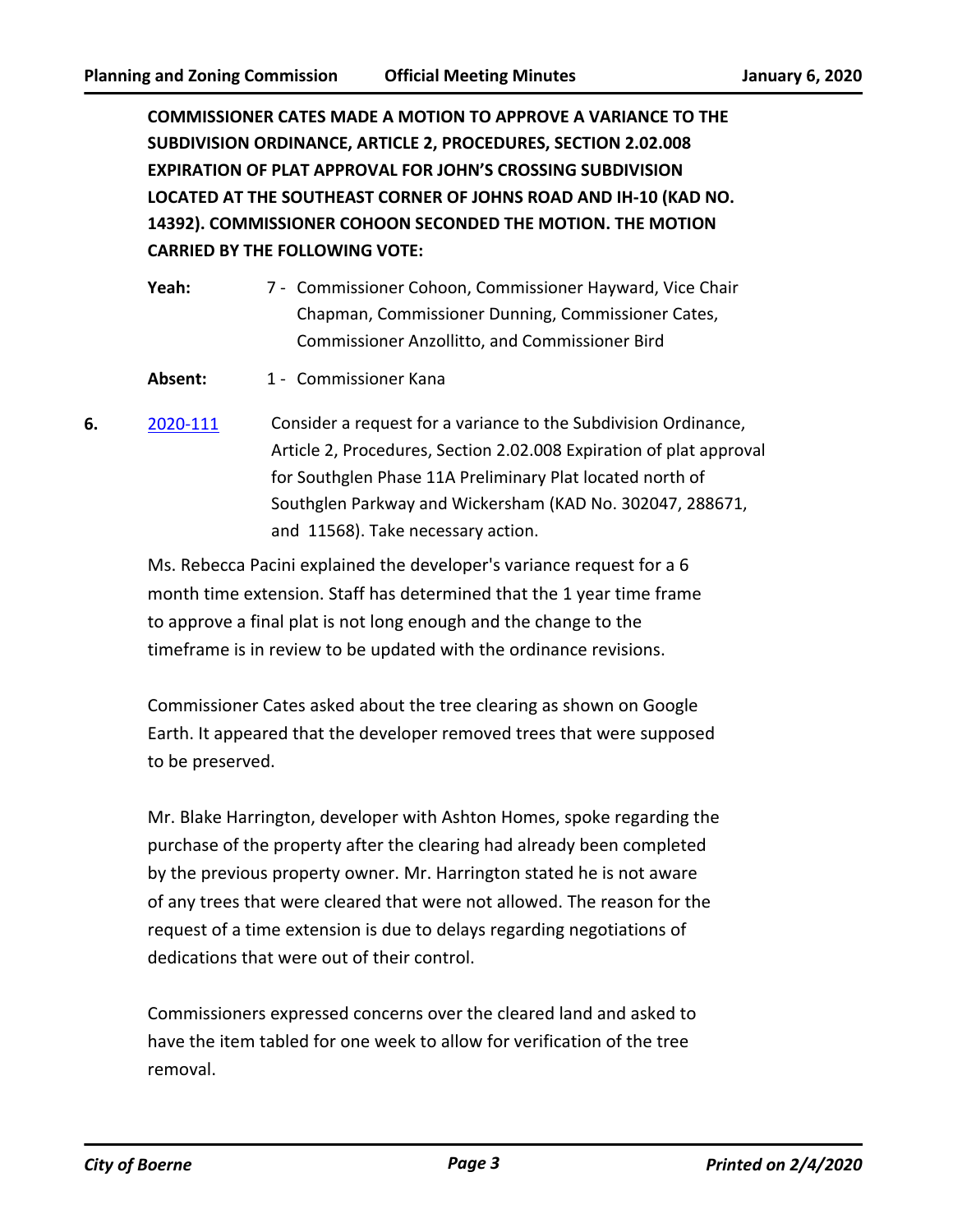**COMMISSIONER DUNNING MADE A MOTION TO TABLE THE REQUEST FOR A VARIANCE TO THE SUBDIVISION ORDINANCE, ARTICLE 2, PROCEDURES, SECTION 2.02.008 EXPIRATION OF PLAT APPROVAL FOR SOUTHGLEN PHASE 11A PRELIMINARY PLAT LOCATED NORTH OF SOUTHGLEN PARKWAY AND WICKERSHAM (KAD NO. 302047, 288671, AND 11568), THE ITEM TO BE TABLED UNTIL THE P&Z WORKSHOP JANUARY 13, 2020. COMMISSIONER ANZOLLITTO SECONDED THE MOTION. THE MOTION CARRIED BY THE FOLLOWING VOTE:**

- Yeah: 7 Commissioner Cohoon, Commissioner Hayward, Vice Chair Chapman, Commissioner Dunning, Commissioner Cates, Commissioner Anzollitto, and Commissioner Bird
- Absent: 1 Commissioner Kana
- **7.** [2020-112](http://boerne.legistar.com/gateway.aspx?m=l&id=/matter.aspx?key=5032) Consider a request for a variance to the Subdivision Ordinance, Article 2, Procedures, Section 2.02.008 Expiration of plat approval for Southglen Phase 11B Preliminary Plat located northeast of Southglen Parkway and Wickersham (KAD No. 302047, 288671, and 11568). Take necessary action.

Ms. Rebecca Pacini explained the developer's variance request for a 1 year time extension. Staff determined 1 year is too short and will be updating the 1 year time frame in the UDC updates. Staff is supportive of the variance request.

**COMMISSIONER CATES MADE A MOTION TO TABLE THE REQUEST FOR A VARIANCE TO THE SUBDIVISION ORDINANCE, ARTICLE 2, PROCEDURES, SECTION 2.02.008 EXPIRATION OF PLAT APPROVAL FOR SOUTHGLEN PHASE 11B PRELIMINARY PLAT LOCATED NORTHEAST OF SOUTHGLEN PARKWAY AND WICKERSHAM (KAD NO. 302047, 288671, AND 11568), THE ITEM TO BE TABLED UNTIL THE P&Z WORKSHOP JANUARY 13, 2020. COMMISSIONER ANZOLLITTO SECONDED THE MOTION. THE MOTION CARRIED BY THE FOLLOWING VOTE:**

Yeah: 7 - Commissioner Cohoon, Commissioner Hayward, Vice Chair Chapman, Commissioner Dunning, Commissioner Cates, Commissioner Anzollitto, and Commissioner Bird

Absent: 1 - Commissioner Kana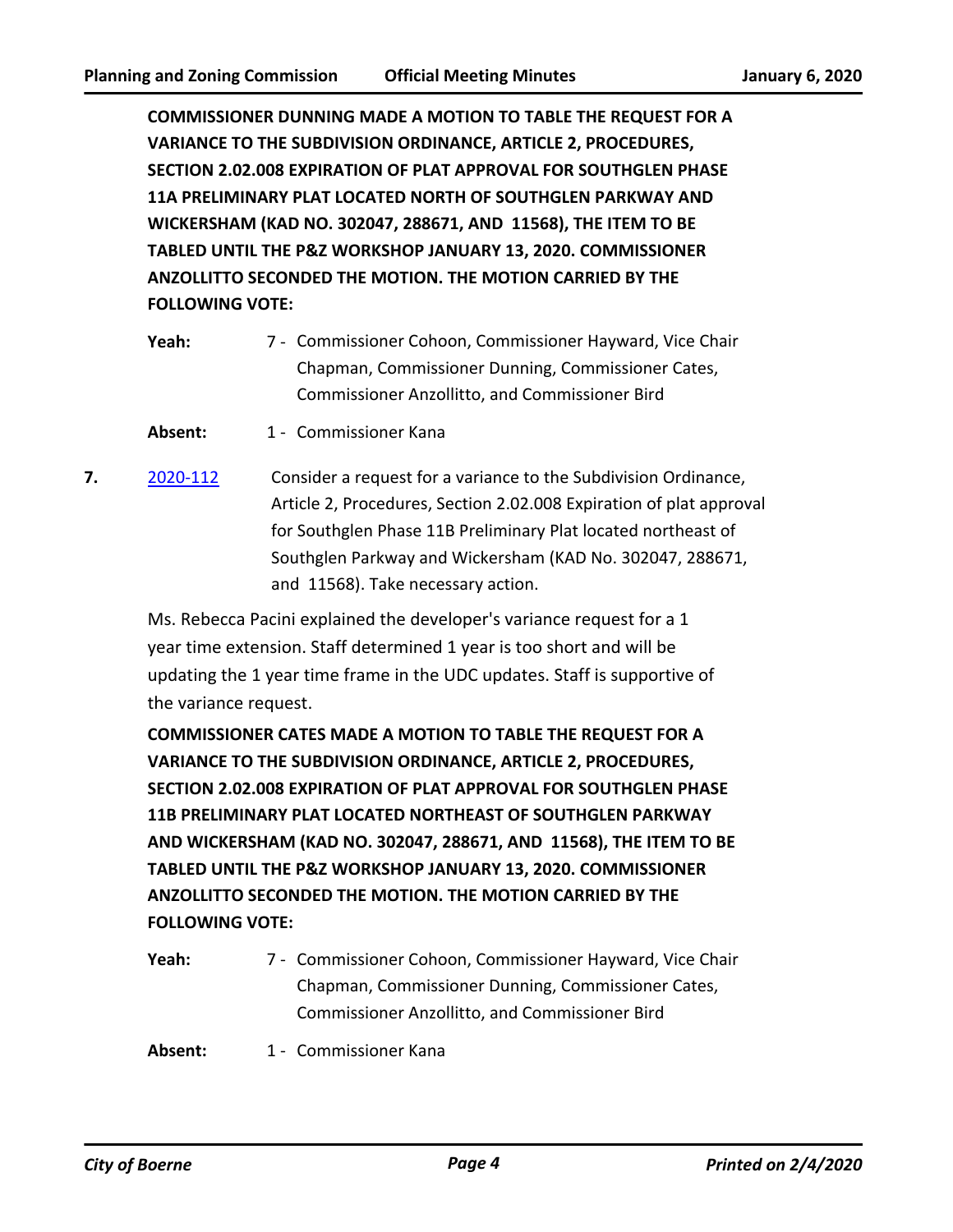8. CONSENT AGENDA - All items listed below within the Consent Agenda are considered to be routine by the Planning and Zoning Commission and may be enacted with one motion. There will be no separate discussion of items unless a Commission Member or citizen so requests, in which event the item may be moved to the general order of business and considered in its normal sequence. The following final plat shall be approved conditionally.

[2020-113](http://boerne.legistar.com/gateway.aspx?m=l&id=/matter.aspx?key=5033) a. Consider the final plat for Southglen Phase 11A, 12.11 acres, 49 residential lots, 2 open space lots, and 2.42 acres of right-of-way, located north of Southglen Parkway and Wickersham (KAD No. 302047, 288671, and 11568). Take necessary action.

Staff withdrew the item due to the Tabling of the time extension. The final plat can not be considered.

9. EXECUTIVE SESSION IN ACCORDANCE WITH THE TEXAS GOVERNMENT CODE, SECTION 551.071 – CONSULTATION WITH ATTORNEY REGARDING THE FOLLOWING TOPIC:

A. SHORELINE PARK SUBDIVISION

Chairman Davis convened the Planning and Zoning Commission into Executive Session at 6:45 P.M.

10. RECONVENE INTO OPEN SESSION AND TAKE ANY NECESSARY ACTION RELATED TO THE EXECUTIVE SESSION AS DESCRIBED ABOVE.

Chairman Davis reconvened the Planning and Zoning Commission into Open Session at 7:25 P.M.

11. ITEMS FOR DISCUSSION

[2020-114](http://boerne.legistar.com/gateway.aspx?m=l&id=/matter.aspx?key=5034) a. Discussion regarding Shoreline Park drainage, detention, low impact development (LID), stormwater runoff and various plan reviews

Ms. Laura Talley spoke regarding HOA documents provided to the City by KB, the developer of Shoreline Park. Ms. Talley stated the developer has submitted drainage documents to the City with revised runoff filtration levels. The developer voluntarily increased the new runoff levels to 1.6 inches of runoff to assist with filtration for water runoff amounts.

Mr. Jeff Moeller, drainage consultant from Moeller Associates, hired to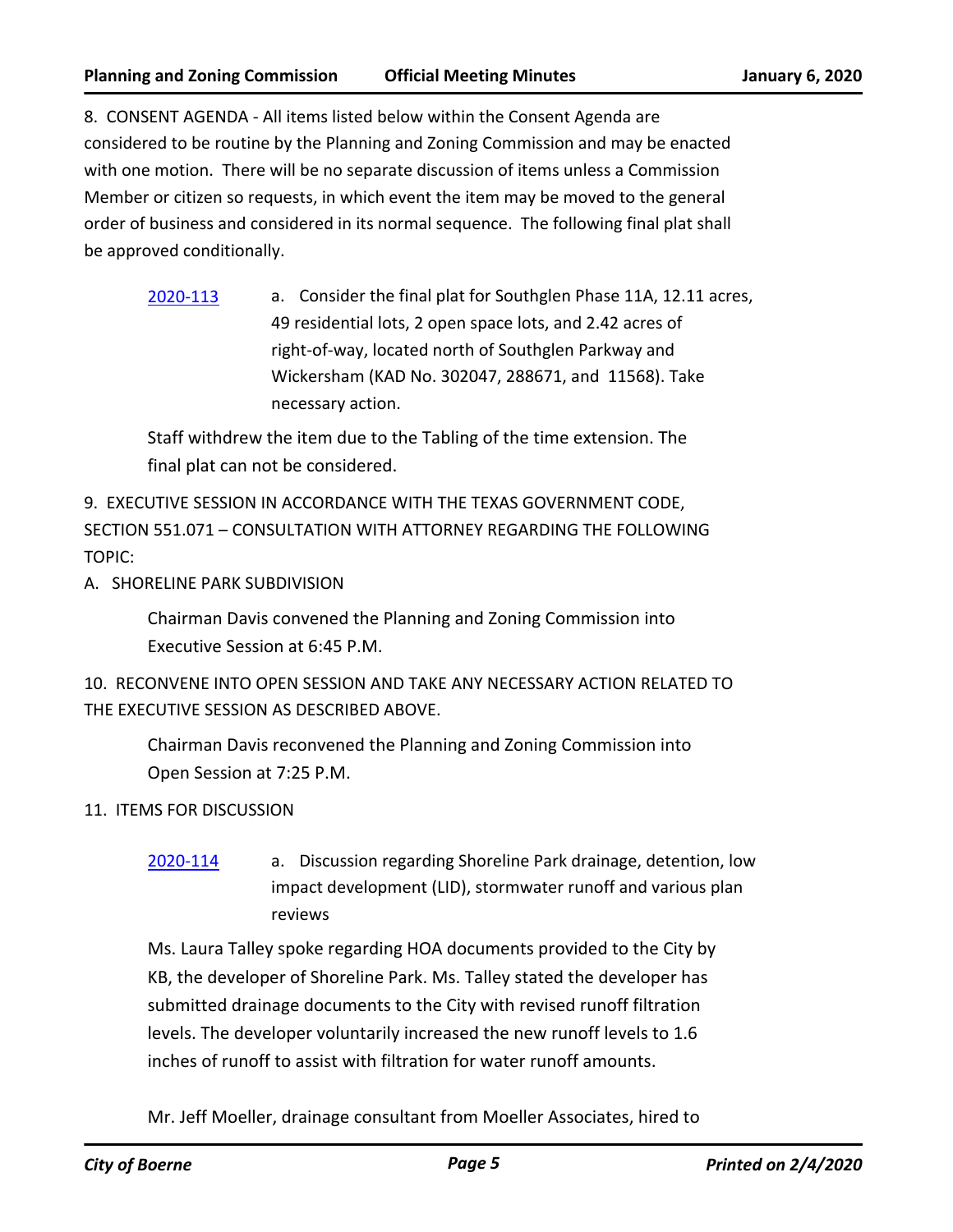review the Master Drainage Study and additional drainage studies for each phase for Shoreline Park, explained the review process and the major changes made from the Master Plan to the individual drainage studies in correlation to the different phases.

Mr. Jeff Carroll, Development Services Director, explained the limits of the City's control for enforcement of specific stormwater violations and when there is a violation the City notifies the State to handle enforcement.

Commissioner Hayward expressed her concerns regarding the need for stronger wording and more specific detailed descriptions of enforcement within the HOA document for Shoreline Park.

[2020-116](http://boerne.legistar.com/gateway.aspx?m=l&id=/matter.aspx?key=5036) b. Potential additional meetings - workshop or discussion items

Ms. Laura Talley reminded the Commission regarding the Workshop scheduled for Monday, January 13th to review the UDC.

12. COMMENTS FROM COMMISSION/LEGAL COUNSEL/STAFF - No discussion or action may take place

There were none.

### 13. ADJOURNMENT

Commissioner Davis adjourned the Planning and Zoning Commission meeting at 8:04 P.M.

THE CITY OF BOERNE PLANNING AND ZONING COMMISSION RESERVES THE RIGHT TO ADJOURN INTO EXECUTIVE SESSION AT ANY TIME TO DISCUSS ANY OF THE MATTERS LISTED ABOVE, AS AUTHORIZED BY TEXAS GOVERNMENT CODE §551.071 (CONSULTATION WITH ATTORNEY).

P&Z Chairman

\_\_\_\_\_\_\_\_\_\_\_\_\_\_\_\_\_\_\_\_\_\_\_\_\_\_\_\_\_\_\_

\_\_\_\_\_\_\_\_\_\_\_\_\_\_\_\_\_\_\_\_\_\_\_\_\_\_\_\_\_\_\_

P&Z Secretary